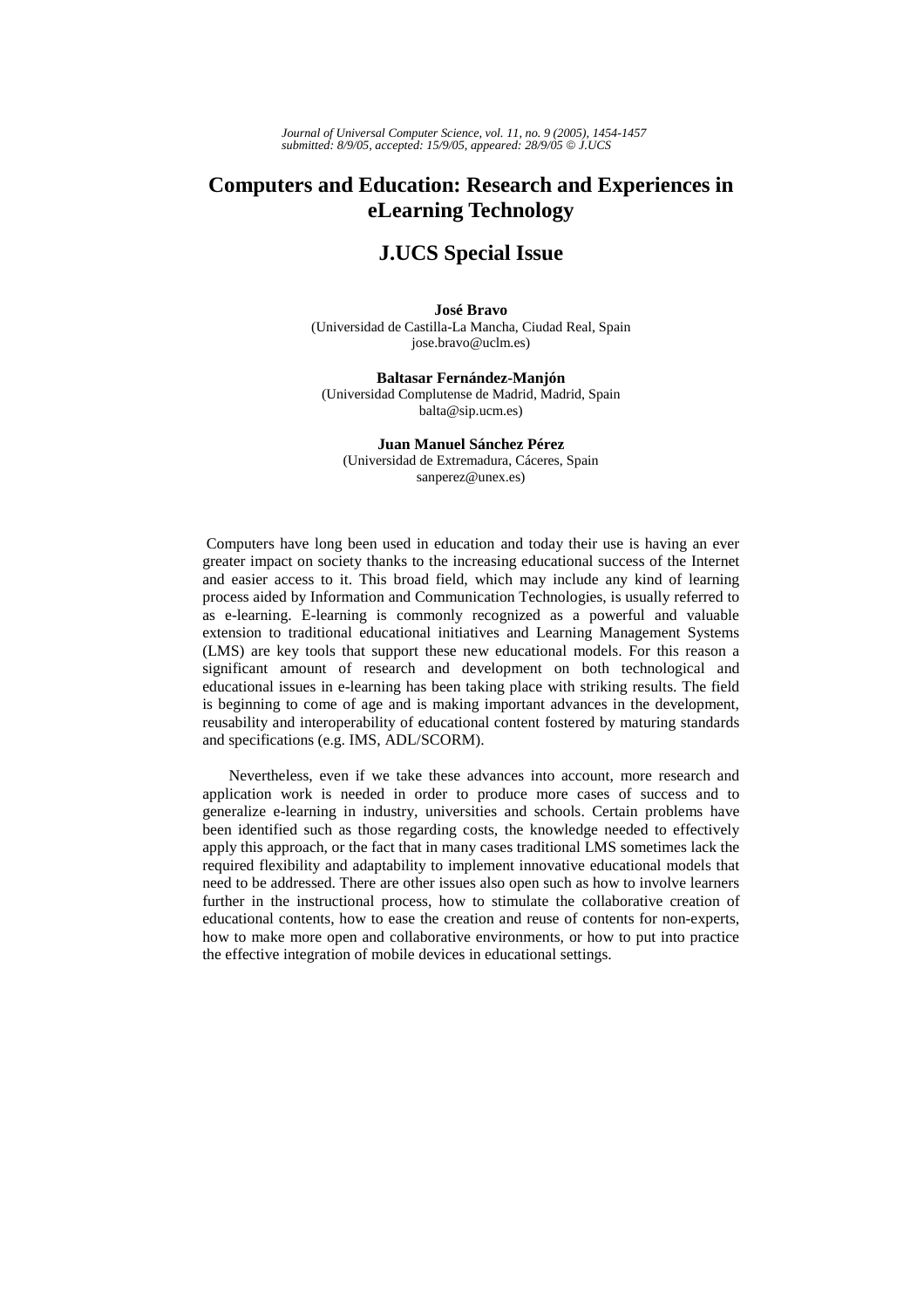This special issue on research and experiences in e-learning technology is an attempt to reflect several different views and efforts. We have chosen to do so not only from the research point of view but from a practical point of view as well. In this regard we present several experiences highlighting some of these new approaches in real domains.

*From Contents to Activities: Modelling Units of Learning* by Manuel Caeiro-Rodríguez *et al.* discusses the modelling of units of learning using educational modelling languages (EMLs). Current EMLs consider elements and relationships required for modelling the more common perspectives involved in learning activities. But they do not provide a good support for modelling other perspectives involved mainly in collaborative learning scenarios. This paper identifies a set of perspectives and patterns that should be considered in an EML in order to support the design of collaborative units of learning.

*Semantic Web Technologies Applied to e-learning Personalization in <e-aula>* by Pilar Sancho *et al.* proposes the use of semantic metadata for learning object annotation and contextualization in order to adapt instruction to the learner's cognitive requirements. The key idea is to use ontologies as the knowledge representation mechanism to allow for the delivery of learning material relevant to the current situation of the learner. The long term goal is to obtain educational systems that automatically adapt their behaviour and content to each individual user's needs.

*A Tool for the Reinforcement of Conceptual Learning: Description and Use Experiences* by Roberto Moriyón *et al.* presents DeepTest a tool that is intended to reinforce the conceptual learning of any subject by means of interactive exercises for the detection of incorrect texts. This tool allows for a new type of test that can assess the knowledge acquired by students better than more traditional ones (e.g. multiple choice). Because the tool encourages learning by pointing out mistaken concepts, it can be useful when students learn concepts that are difficult to assimilate correctly.

*Ubiquitous Computing in the classroom: An Approach through Identification Process* by José Bravo *et al.* shows how some ideas of ubiquitous computing can be used to enrich an educational scenario. The main goal is to provide support in daily activities through radio frequency identification (RFID) technology without any extra interaction cost for users. Services like access, location, attendance, homework control and visualization are accessible with the only requirement that users wear little devices (tags) in the classroom. This new paradigm of Ubiquitous Computing opens up a new age and provides an excellent scenario for exploring new ideas in computerized learning.

*Integrating Educational Tools for Collaborative Computer Programming Learning* by Crescencio Bravo *et al.* presents several educational computer tools successfully used to support Programming learning and an environment which integrates them to support a broader approach to the teaching and learning of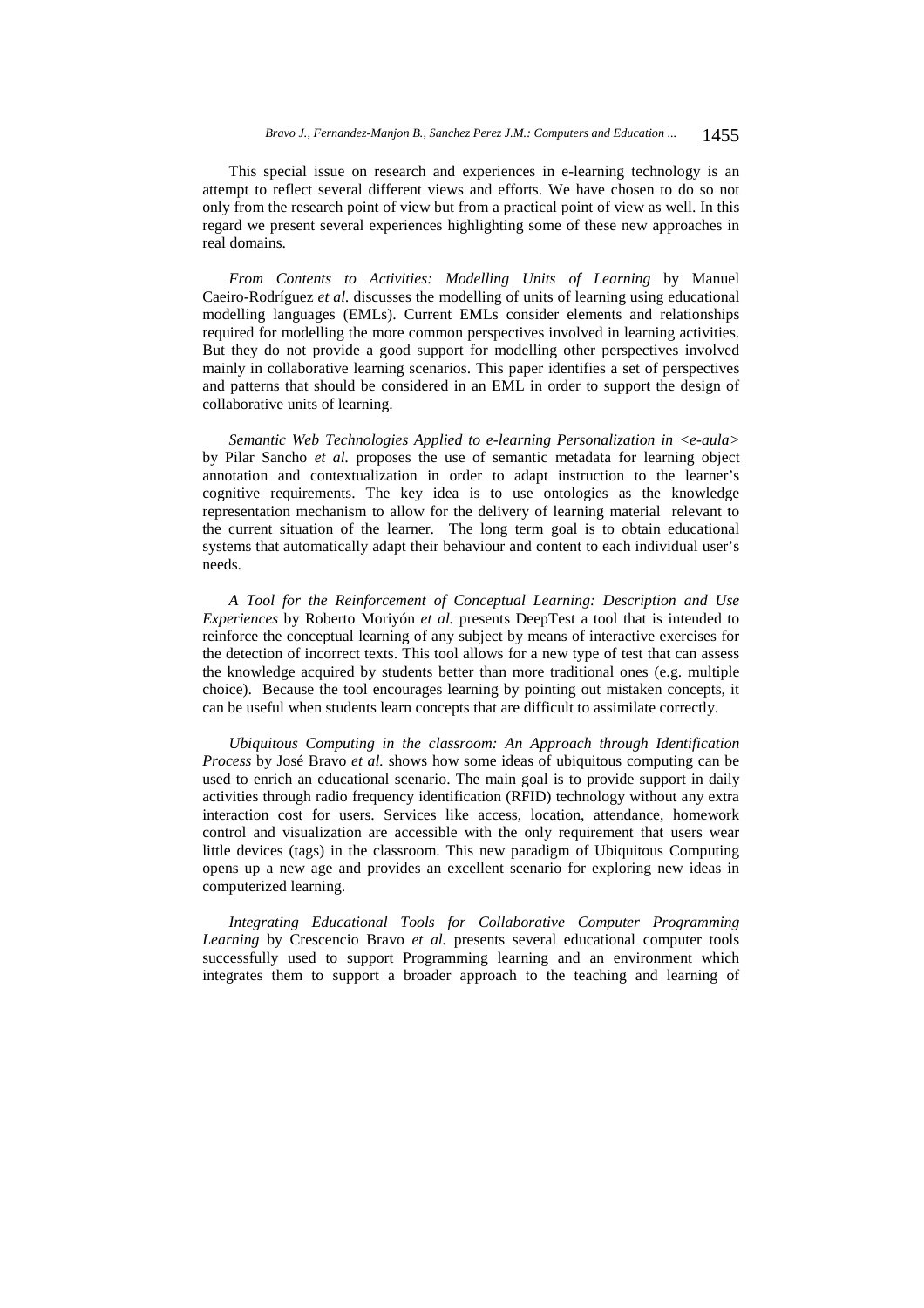1456 *Bravo J., Fernandez-Manjon B., Sanchez Perez J.M.: Computers and Education ...*

Programming. These tools take advantage of program animation, visualization, and collaboration between students during program development as well.

*From Chasqui to Chasqui II: an Evolution in the Conceptualization of Virtual Objects* by Antonio Navarro *et al.* presents virtual objects, which is an application of the learning object concept to the construction of virtual museums also aimed at educational purposes. Virtual objects were conceived for organizing learning and scientific information and have been applied in the implementation of two museums devoted to American History and Computer Science. Aspects such as interoperability and reusability are crucial in system implementation and maintenance but facilitating the use of these objects for teachers and students is one of the main goals. The issues of web services use for accessing system information and several aspects of collaborative learning are also addressed.

*Authoring and Diagnosis of Learning Activities with the KADDET Environment*  by Begoña Ferrero *et al.* describes a cognitive diagnostic environment created to assess students' conceptual and procedural learning activities. One of the main goals of this environment is to provide teachers with easy-to-use tools that facilitate the construction of learning environments with diagnosis capabilities customized to their particular subject domains and adaptation styles. With this in view, this paper addresses how some of the ideas proposed by intelligent tutoring systems (i.e. diagnosis, domain modelling) could be used in e-learning systems.

*A System to Support Asynchronous Collaborative Learning Tasks Using PDAs* by Ana I. Molina *et al.* addresses some of the technical aspects of using mobile devices (i.e. PDAs) in a collaborative educational domain. The objective is to effectively use PDAs in the collaborative planning of design applied to the practical activities of domotical design. This objective is reached by starting out from a previous version based on a desktop computer. The problems of developing a mobile version (e.g. user interface, new ways of working) from a desktop computer version are also discussed.

*Case Studies in Tele-Education: Research and Projects* by Miguel A. Vega-Rodríguez *et al*. presents several educational systems specifically developed for different domains such as teaching computer architecture or helping people with hearing impairment. These systems are characterized by the high interactivity use of content and simulations to improve learning outcomes.

*Integrating Ontologies into the Collaborative Authoring of Learning Objects* by Juan Manuel Dodero *et al.* presents an integrated framework for collaborative authoring and annotation of learning material. The objective is to use ontologies as a collaborative approach and to reduce the effort of the annotation task while improving the quality and reusability of the learning objects at the same time. The paper also addresses the implications this approach has on the facilitation of constructivist approaches in the development of learning material.

The editors wish to thank Professor Hermann Maurer (Managing Editor) and Ms. Dana Kaiser (Assistant Editor) of the Journal of Universal Computer Science (J.UCS)